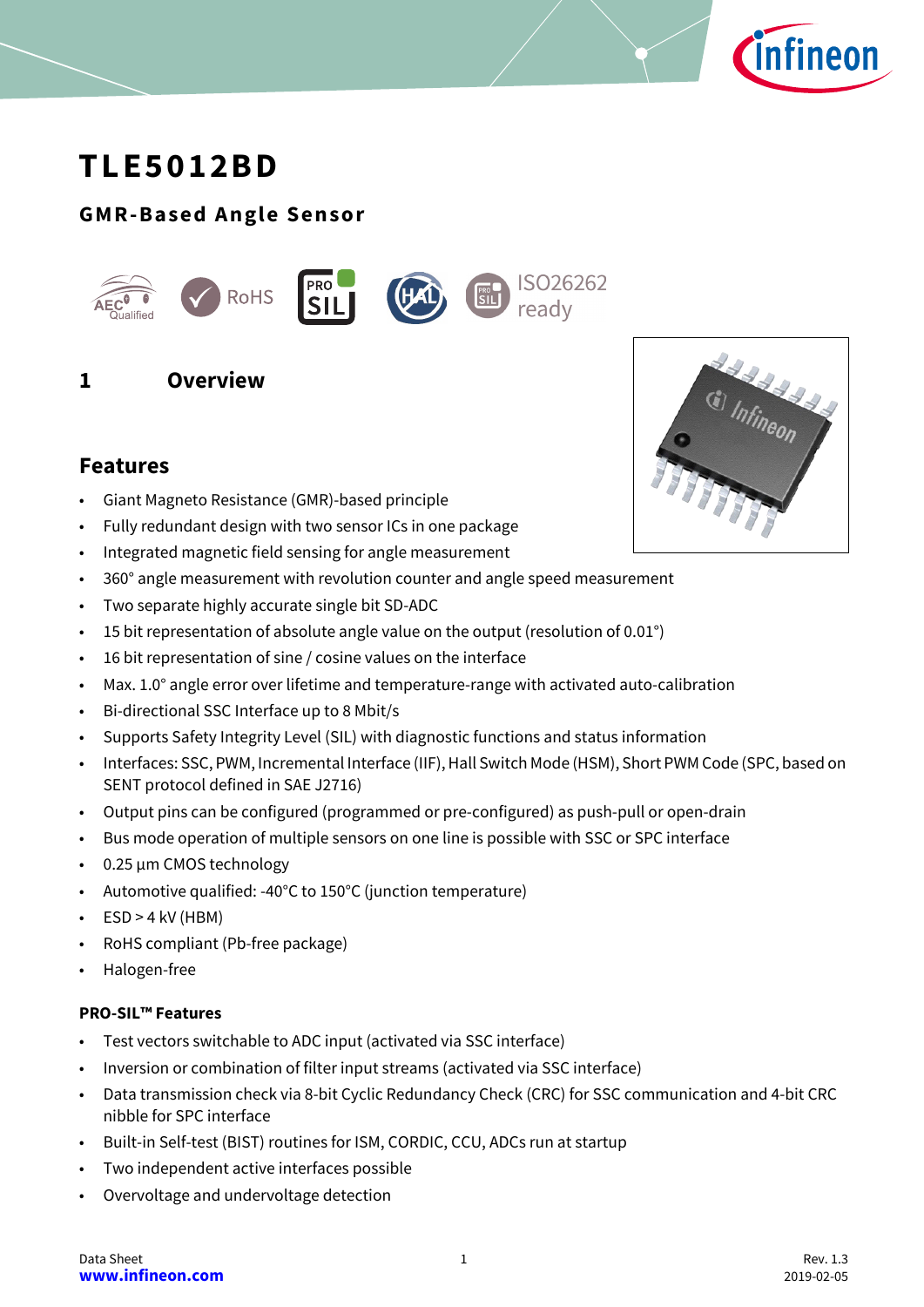#### **Overview**



# **Potential applications**

The TLE5012BD GMR-based angle sensor is designed for angular position sensing in automotive applications such as:

- Electrical commutated motor (e.g. used in Electric Power Steering (EPS))
- Steering angle measurements
- General angular sensing

# **Product validation**

Qualified for automotive applications. Product validation according to AEC-Q100.

# **About this document**

This document is an addendum to the TLE5012B datasheet and describes the TLE5012BD dual die angle sensor. For all parameters which are not specified here, the TLE5012B datasheet is valid.

# **Description**

The TLE5012BD is a 360° angle sensor that detects the orientation of a magnetic field. This is achieved by measuring sine and cosine angle components with monolithic integrated Giant Magneto Resistance (iGMR) elements. These raw signals (sine and cosine) are digitally processed internally to calculate the angle orientation of the magnetic field (magnet).

The TLE5012BD is a pre-calibrated sensor. The calibration parameters are stored in laser fuses. At start-up the values of the fuses are written into flip-flops, where these values can be changed by the application-specific parameters. Further precision of the angle measurement over a wide temperature range and a long lifetime can be improved by enabling an optional internal autocalibration algorithm.

Data communications are accomplished with a bi-directional Synchronous Serial Communication (SSC) that is SPI-compatible. The sensor configuration is stored in registers, which are accessible by the SSC interface.

Additionally four other interfaces are available with the TLE5012BD: Pulse-Width-Modulation (PWM) Protocol, Short-PWM-Code (SPC) Protocol, Hall Switch Mode (HSM) and Incremental Interface (IIF). These interfaces can be used in parallel with SSC or alone. Pre-configured sensor derivates with different interface settings are available.

| <b>Product type</b> | <b>Marking</b> | Ordering code | Package    |  |
|---------------------|----------------|---------------|------------|--|
| TLE5012BD E1200     | 121200         | SP001205296   | PG-TDSO-16 |  |
| TLE5012BD E9200     | 129200         | SP001205300   | PG-TDSO-16 |  |

<span id="page-1-0"></span>**Table 1 Derivate ordering codes**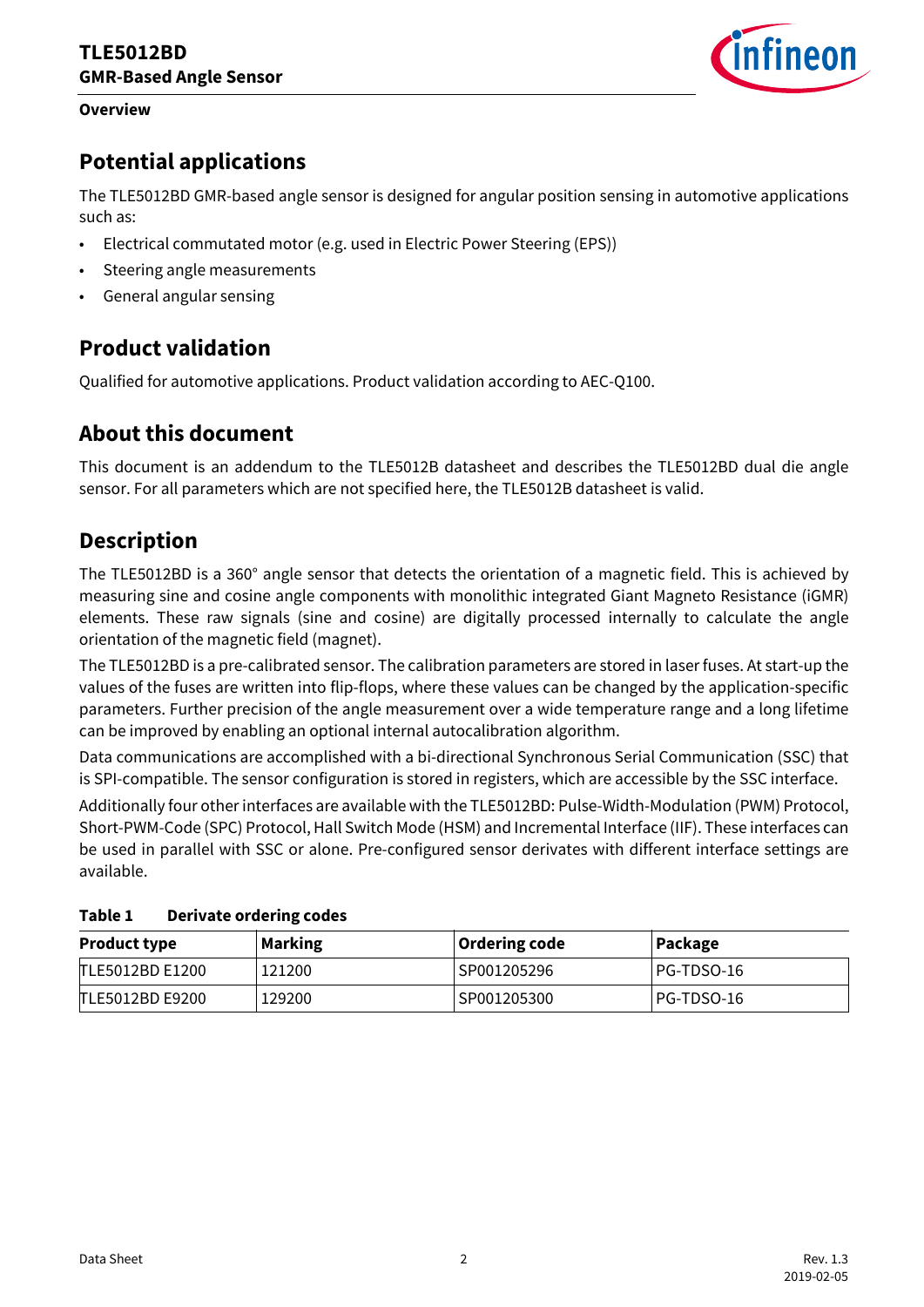

# **Table of Contents**

| 1                       |  |
|-------------------------|--|
| $\overline{2}$          |  |
| 2.1                     |  |
| $\overline{\mathbf{3}}$ |  |
| 4                       |  |
| 4.1                     |  |
| 4.2                     |  |
| 4.2.1                   |  |
| 4.3                     |  |
| 5                       |  |
| 5.1                     |  |
| 5.2                     |  |
| 6                       |  |
| 6.1                     |  |
| 6.2                     |  |
| 6.3                     |  |
| 6.4                     |  |
| 6.5                     |  |
| $\overline{7}$          |  |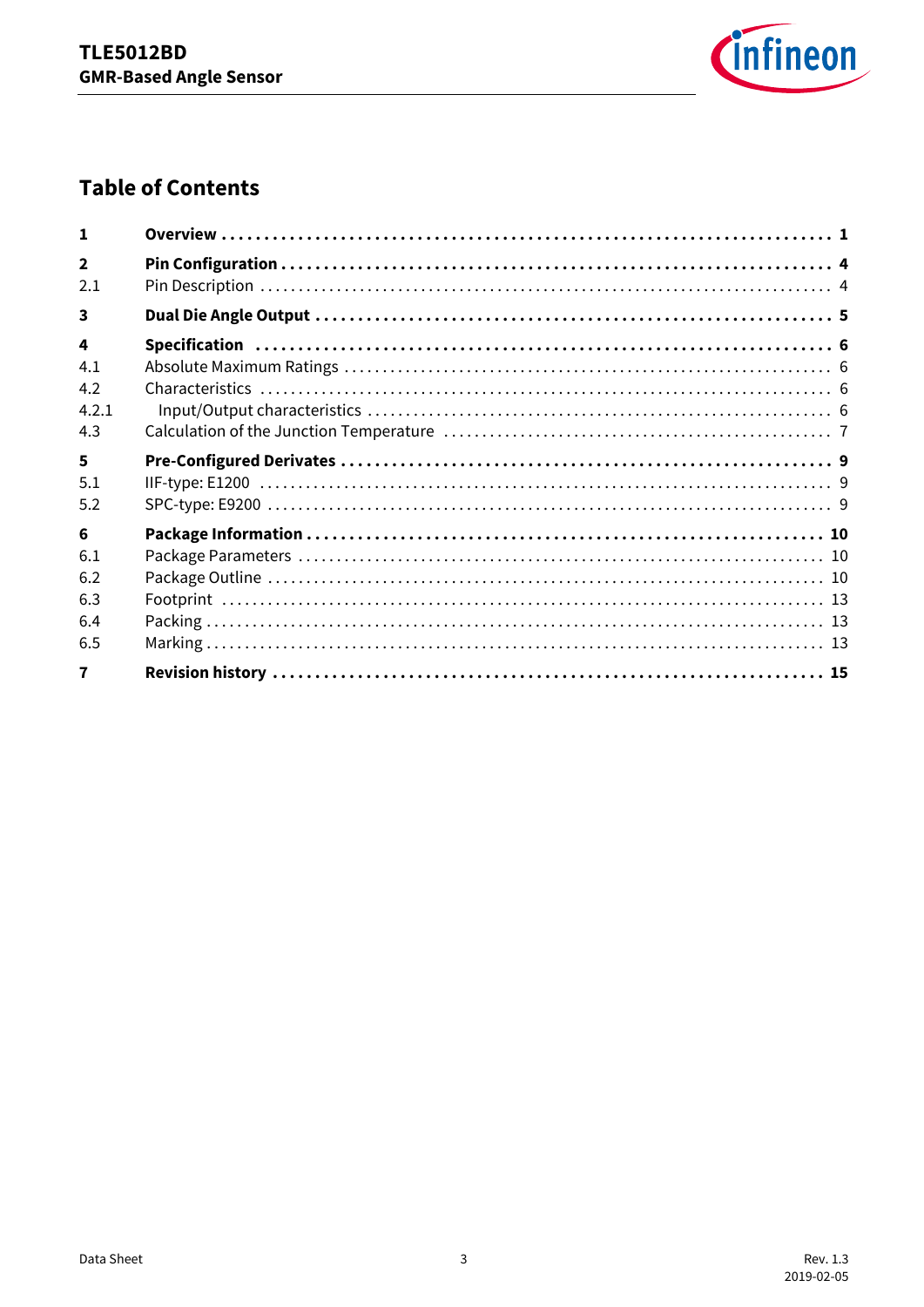

**Pin Configuration**

# <span id="page-3-0"></span>**2 Pin Configuration**



# **Figure 1 Pin configuration (top view)**

# <span id="page-3-1"></span>**2.1 Pin Description**

#### **Table 2 Pin Description**

<span id="page-3-2"></span>

| Pin No.        | <b>Symbol</b>                               | In/Out | <b>Function</b>                                                                          |
|----------------|---------------------------------------------|--------|------------------------------------------------------------------------------------------|
| $\mathbf{1}$   | IFC1<br>$(CLK / IIF_IDX / HS3)$             | I/O    | Die 1 Interface C:<br>External Clock <sup>1)</sup> / IIF Index / Hall Switch<br>Signal 3 |
| $\overline{2}$ | SCK1                                        |        | Die 1 SSC Clock                                                                          |
| 3              | CSQ1                                        |        | Die 1 SSC Chip Select                                                                    |
| 4              | DATA1                                       | I/O    | Die 1 SSC Data                                                                           |
| 5              | DATA <sub>2</sub>                           | I/O    | Die 2 SSC Data                                                                           |
| 6              | CSQ <sub>2</sub>                            |        | Die 2 SSC Chip Select                                                                    |
| $\overline{1}$ | SCK <sub>2</sub>                            |        | Die 2 SSC Clock                                                                          |
| 8              | IFC <sub>2</sub><br>$(CLK / IIF_IDX / HS3)$ | I/O    | Die 2 Interface C:<br>External Clock <sup>1)</sup> / IIF Index / Hall Switch<br>Signal 3 |
| 9              | IFB <sub>2</sub><br>$(IIF_B/HS2)$           | O      | Die 2 Interface B:<br>IIF Phase B / Hall Switch Signal 2                                 |
| 10             | GND <sub>2</sub>                            |        | Die 2 Ground                                                                             |
| 11             | VDD <sub>2</sub>                            |        | Die 2 Supply Voltage                                                                     |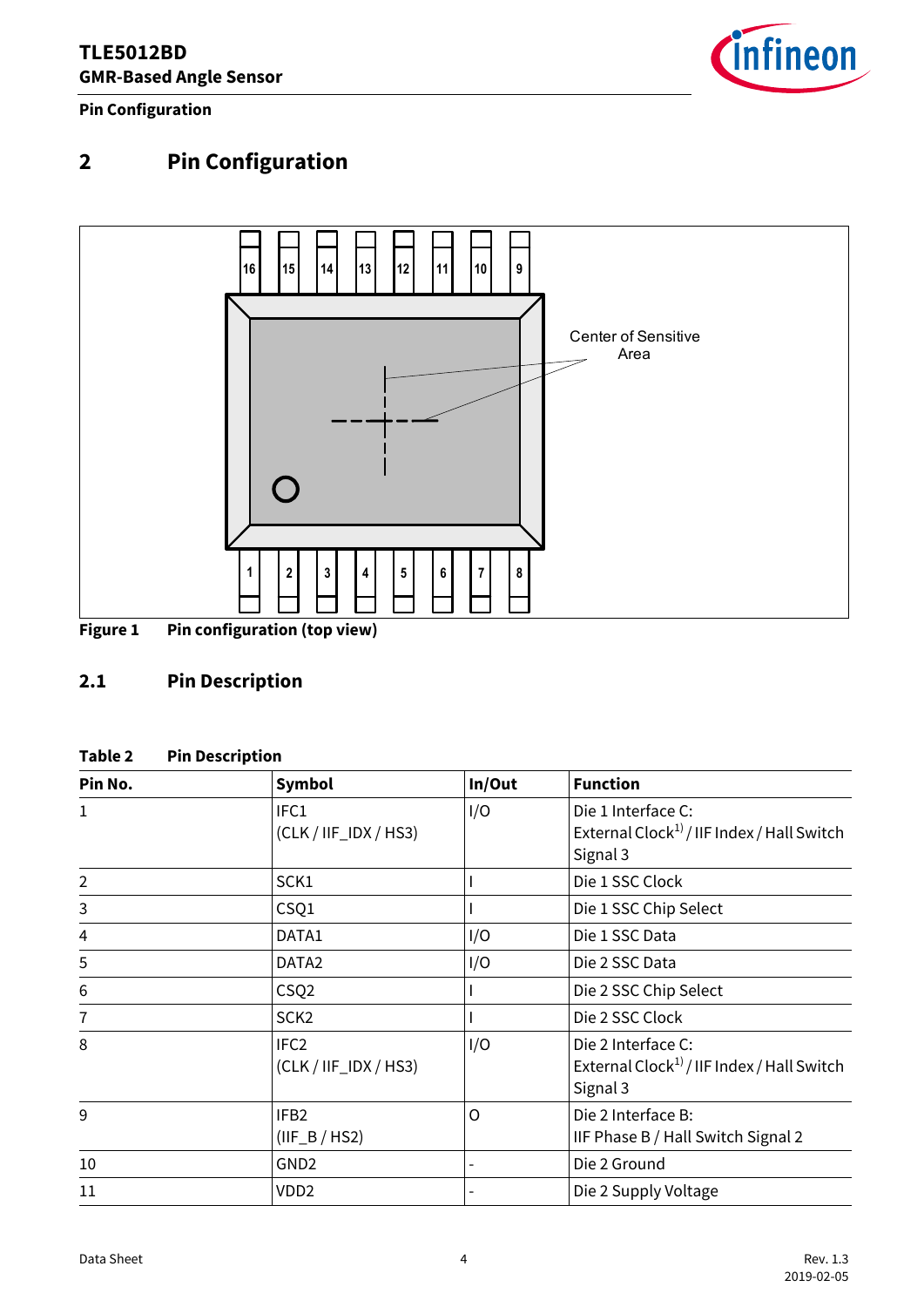

**Dual Die Angle Output**

| Pin No. | Symbol                                          | In/Out | <b>Function</b>                                                                |
|---------|-------------------------------------------------|--------|--------------------------------------------------------------------------------|
| 12      | IFA <sub>2</sub><br>$(IIF_A / HS1 / PWM / SPC)$ | O      | Die 2 Interface A:<br>IIF Phase A / Hall Switch Signal 1 /<br>PWM / SPC output |
| 13      | IFA1<br>$(IIF_A / HS1 / PWM / SPC)$             | O      | Die 1 Interface A:<br>IIF Phase A / Hall Switch Signal 1 /<br>PWM / SPC output |
| 14      | VD <sub>D1</sub>                                |        | Die 1 Supply Voltage                                                           |
| 15      | GND1                                            |        | Die 1 Ground                                                                   |
| 16      | IFB1<br>$(IIF_B/HS2)$                           | O      | Die 1 Interface B:<br>IIF Phase B / Hall Switch Signal 2                       |

**Table 2 Pin Description** (cont'd)

1) External clock feature is not available in IIF or HSM interface mode

# <span id="page-4-0"></span>**3 Dual Die Angle Output**

The bottom sensor element of the TLE5012BD is flipped relative to the orientation of the top sensor element Therefore the rotation direction sensed by the bottom element is opposite to the top element. This is advantageous for safety critical applications, as the two sensor elements do generally not output the same angle. **[Figure 2](#page-4-1)** shows the output of the two sensor ICs for a given external magnetic field orientation.



<span id="page-4-1"></span>**Figure 2 Dual die angle output**

For applications where an identical angle output of both ICs is desired, the rotation direction and angle offset of one sensor IC can be reconfigured by changing the settings in the ANG\_BASE and ANG\_DIR registers via SSC interface.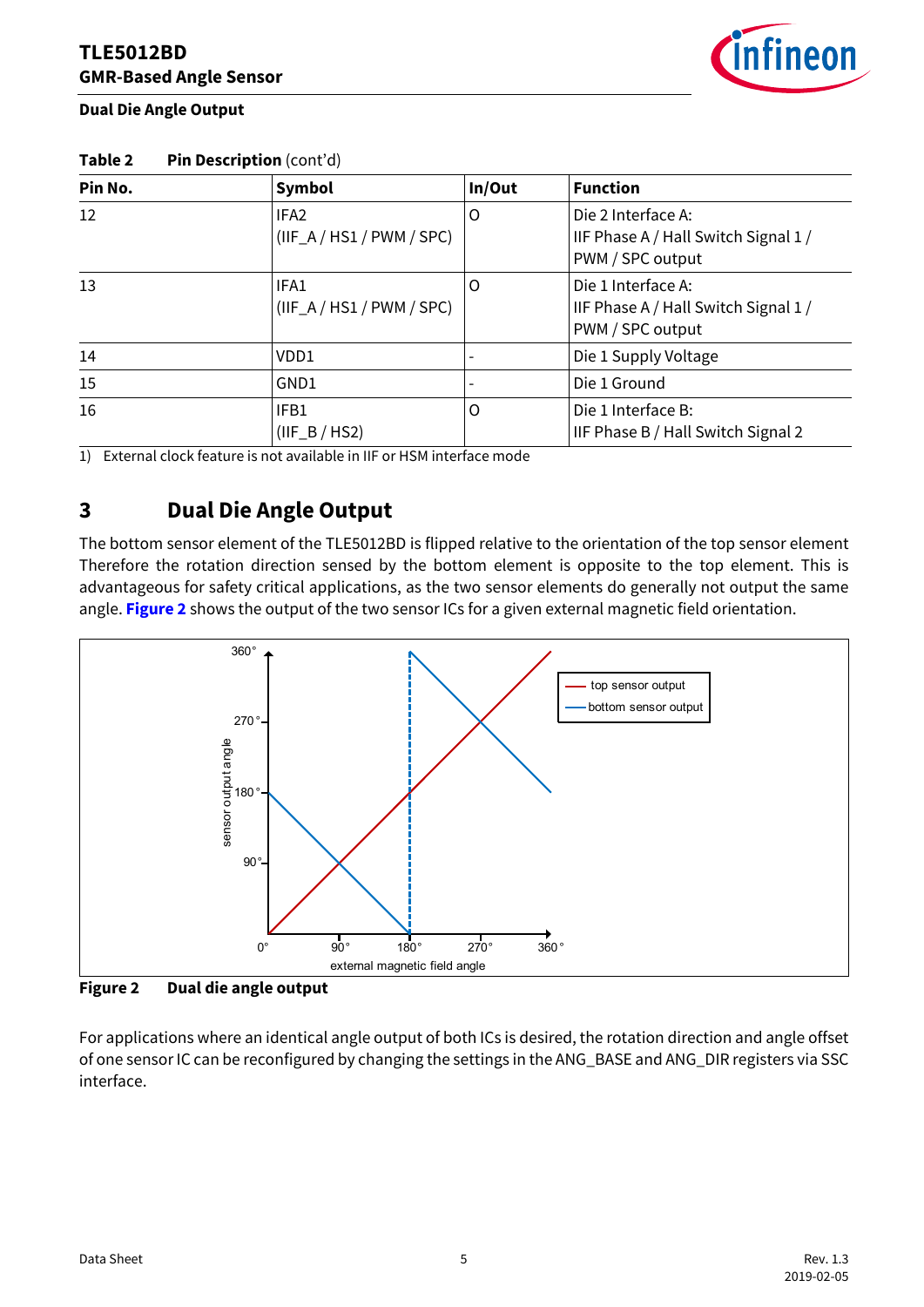**Specification**



# <span id="page-5-0"></span>**4 Specification**

#### <span id="page-5-1"></span>**4.1 Absolute Maximum Ratings**

#### **Table 3 Absolute maximum ratings**

| <b>Parameter</b>     | Symbol            |             | <b>Values</b> |          | Unit   Note or Test Condition             |
|----------------------|-------------------|-------------|---------------|----------|-------------------------------------------|
|                      |                   | Min.        | Typ.          | Max.     |                                           |
| Ambient temperature  | $^{\mathsf{r}}$ A | $-40^\circ$ |               | $125$ °C | qualification acc. to AEC Q100<br>grade 1 |
| Junction temperature |                   | $-40$       |               | $150$ °C |                                           |
|                      |                   |             |               | 150 °C   | For 1000 h, not additive                  |

*Attention: Stresses above the max. values listed here may cause permanent damage to the device. Exposure to absolute maximum rating conditions for extended periods may affect device reliability. Maximum ratings are absolute ratings; exceeding only one of these values may cause irreversible damage to the device.*

#### **Table 4 ESD protection**

<span id="page-5-4"></span>

| <b>Parameter</b> | Symbol                             |      | <b>Values</b> | Unit | <b>Notes</b>                   |
|------------------|------------------------------------|------|---------------|------|--------------------------------|
|                  |                                    | Min. | Max.          |      |                                |
| ESD voltage      | V <sub>нвм</sub>                   |      | $±4.0$ kV     |      | $ ^{1)}$ ground pins connected |
|                  | $\bm{{\mathsf{V}}}_{\mathsf{HBM}}$ |      | $±2.0$ kV     |      | 1)                             |
|                  | $\bm{{\mathsf{V}}}_\mathsf{CDM}$   |      | $\pm 0.5$ kV  |      | 2)                             |
|                  | $V_{CDM}$                          |      | $±0.75$ kV    |      | $ ^{2)}$ for corner pins       |

<span id="page-5-5"></span>1) Human Body Model (HBM) according to ANSI/ESDA/JEDEC JS-001

2) Charged Device Model (CDM) according to JESD22-C101

## <span id="page-5-2"></span>**4.2 Characteristics**

#### <span id="page-5-3"></span>**4.2.1 Input/Output characteristics**

The indicated parameters apply to the full operating range, unless otherwise specified. The typical values correspond to a supply voltage VDD = 5.0 V and 25°C, unless individually specified. All other values correspond to -40 °C < TJ < 150°C.

| <b>Parameter</b>        | Symbol   | <b>Values</b>                           |      | Unit          | <b>Note or Test Condition</b> |  |
|-------------------------|----------|-----------------------------------------|------|---------------|-------------------------------|--|
|                         |          | Min.                                    | Typ. | Max.          |                               |  |
| Input signal low-level  | $V_{L5}$ |                                         |      | $10.3 V_{DD}$ |                               |  |
| Input signal high level | $V_{H5}$ | $\,^{\circ}$ 0.7 $V^{\,}_{\mathsf{DD}}$ |      |               |                               |  |

Table 5 **Electrical parameters for 4.5 V <**  $V_{\text{DD}}$  **< 5.5 V**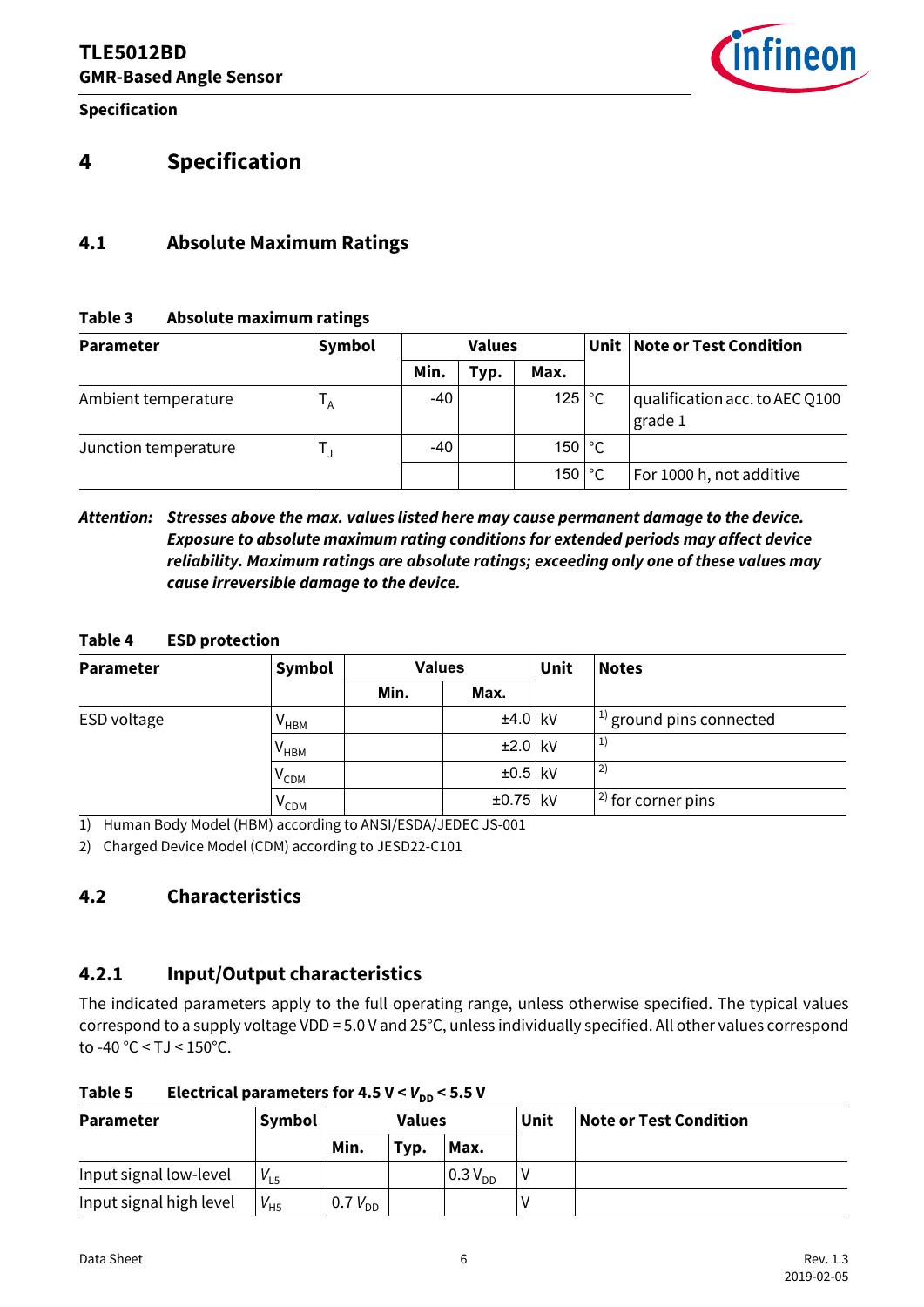

#### **Specification**

| טע                              |                 |               |      |        |             |                                                                                                            |  |  |  |
|---------------------------------|-----------------|---------------|------|--------|-------------|------------------------------------------------------------------------------------------------------------|--|--|--|
| <b>Parameter</b>                | Symbol          | <b>Values</b> |      |        | <b>Unit</b> | <b>Note or Test Condition</b>                                                                              |  |  |  |
|                                 |                 | Min.          | Typ. | Max.   |             |                                                                                                            |  |  |  |
| Output signal low-level         | $V_{OL5}$       |               |      | 1      | ٧           | DATA;<br>$I_0$ = -25 mA (PAD_DRV='0x'),<br>$I_0$ = -5 mA (PAD_DRV='10'),<br>$I_0$ = -0.4 mA (PAD_DRV='11') |  |  |  |
|                                 |                 |               |      | 1      | ٧           | IFA,B,C;<br>$I_0$ = -15 mA (PAD_DRV='0x'),<br>$I_0$ = -5 mA (PAD_DRV='1x')                                 |  |  |  |
| Pull-up current <sup>1)</sup>   | $I_{PU}$        | $-10$         |      | $-225$ | μA          | <b>CSQ</b>                                                                                                 |  |  |  |
|                                 |                 | $-10$         |      | $-150$ | μA          | <b>DATA</b>                                                                                                |  |  |  |
| Pull-down current <sup>2)</sup> | $I_{\text{PD}}$ | 10            |      | 225    | μA          | <b>SCK</b>                                                                                                 |  |  |  |
|                                 |                 | 10            |      | 150    | μA          | IFA, IFB, IFC                                                                                              |  |  |  |

#### **Table 5** Electrical parameters for 4.5  $V < V_{DD} < 5.5$  V (cont'd)

1) Internal pull-ups on CSQ and DATA pin are always enabled.

2) Internal pull-downs on IFA, IFB and IFC are enabled during startup and in open-drain mode, internal pull-down on SCK is always enabled.

| <b>Parameter</b>                | <b>Symbol</b>   | <b>Values</b>                       |      |              | Unit   | <b>Note or Test Condition</b>                                                                               |
|---------------------------------|-----------------|-------------------------------------|------|--------------|--------|-------------------------------------------------------------------------------------------------------------|
|                                 |                 | Min.                                | Typ. | Max.         |        |                                                                                                             |
| Input signal low-level          | $V_{L3}$        |                                     |      | $0.3 V_{DD}$ | V      |                                                                                                             |
| Input signal high level         | $V_{H3}$        | $0.7 V_{DD}$<br>$0.8_{\text{ VDD}}$ |      |              | V<br>V | DATA, SCK, CSQ, IFA, IFB<br><b>IFC</b>                                                                      |
| Output signal low-level         | $V_{OL3}$       |                                     |      | 0.9          | V      | DATA;<br>$I_0$ = -15 mA (PAD_DRV='0x'),<br>$I_0$ = -3 mA (PAD_DRV='10'),<br>$I_0$ = -0.24 mA (PAD_DRV='11') |
|                                 |                 |                                     |      | 0.9          | V      | IFA, IFB;<br>$I_0$ = - 10 mA (PAD_DRV='0x'),<br>$I_0$ = -3 mA (PAD_DRV='1x')                                |
| Pull-up current <sup>1)</sup>   | $I_{PU}$        | $-3$                                |      | -225         | μA     | <b>CSQ</b>                                                                                                  |
|                                 |                 | $-3$                                |      | $-150$       | μA     | <b>DATA</b>                                                                                                 |
| Pull-down current <sup>2)</sup> | $I_{\text{PD}}$ | 3                                   |      | 225          | μA     | <b>SCK</b>                                                                                                  |
|                                 |                 | 3                                   |      | 150          | μA     | IFA, IFB, IFC                                                                                               |

#### Table 6 Electrical parameters for  $3.0 \text{ V} < V_{\text{DD}} < 3.6 \text{ V}$

1) Internal pull-ups on CSQ and DATA pin are always enabled.

2) Internal pull-downs on IFA, IFB and IFC are enabled during startup and in open-drain mode, internal pull-down on SCK is always enabled.

## <span id="page-6-0"></span>**4.3 Calculation of the Junction Temperature**

The total power dissipation  $P_{TOT}$  of the chips leads to self-heating, which increases the junction temperature  $T_J$  above the ambient temperature.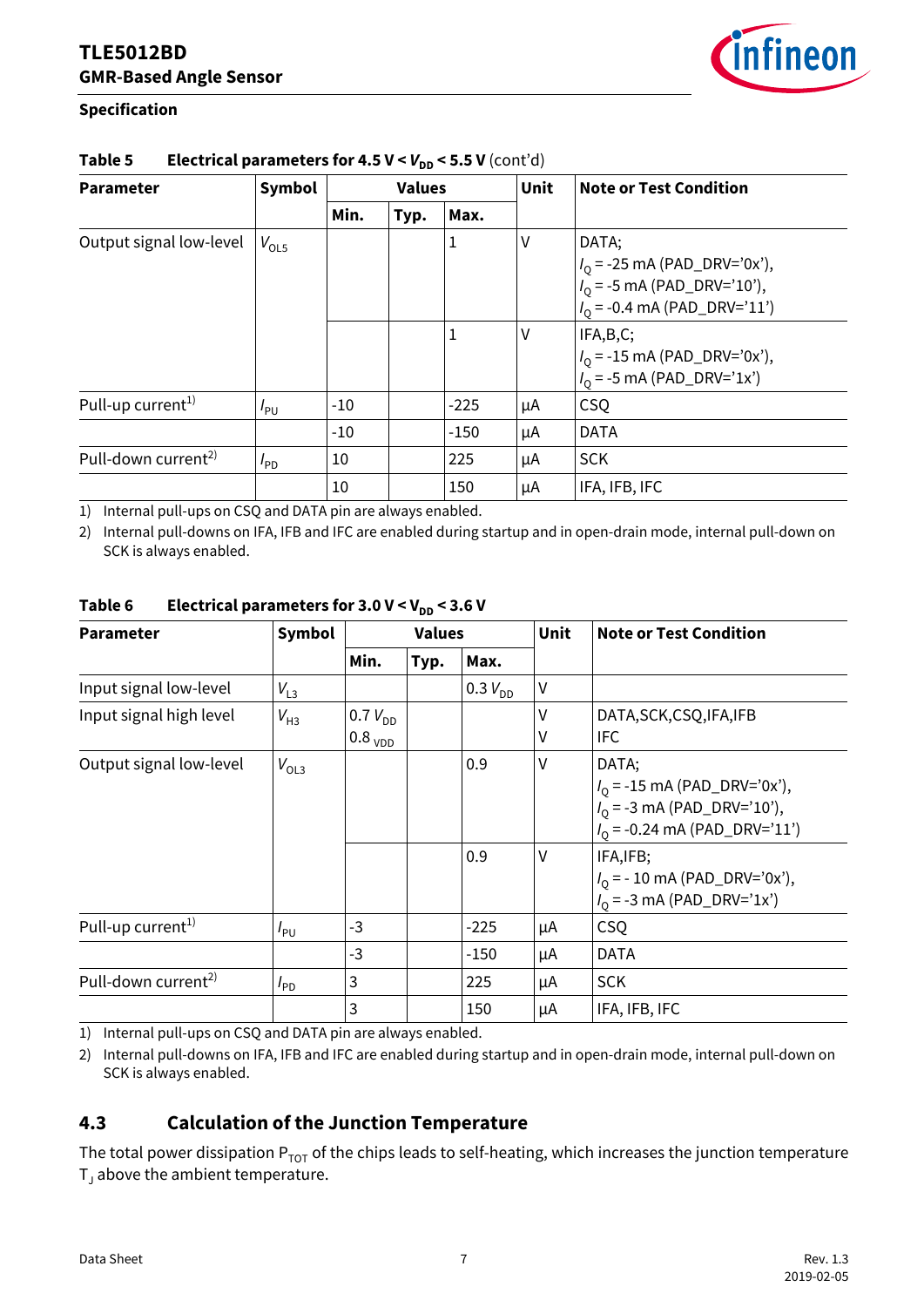

(4.2)

#### **Specification**

The power multiplied by the total thermal resistance  $R_{thJA}$  (junction to ambient) yields the junction temperature. R<sub>thJA</sub> is the sum of the two components Junction to Case and Case to Ambient.

$$
R_{thJA} = R_{thJC} + R_{thCA}
$$
  
\n
$$
T_J = T_A + \Delta T
$$
  
\n
$$
\Delta T = R_{thJA} \times P_{TOT} = R_{thJA} \times (V_{DD} \times 2I_{DD} + \sum_{Q} V_{Q} \times 2I_{Q})
$$
 (l<sub>DD</sub>, l<sub>Q</sub> > 0, if direction is into IC) (4.1)

Factors of 2 in the calculation account for the two sensor ICs in the TLE5012BD. Example (assuming no load on  $V_{\text{out}}$ ).

$$
V_{DD} = 5V
$$
  
2I<sub>DD</sub> = 28 mA  

$$
\Delta T = 120 \left[ \frac{K}{W} \right] \times (5[V] \times 0.028 [A] + 0 [VA]) = 16.8 K
$$

For molded sensors, the calculation with  $R_{thJC}$  is more appropriate.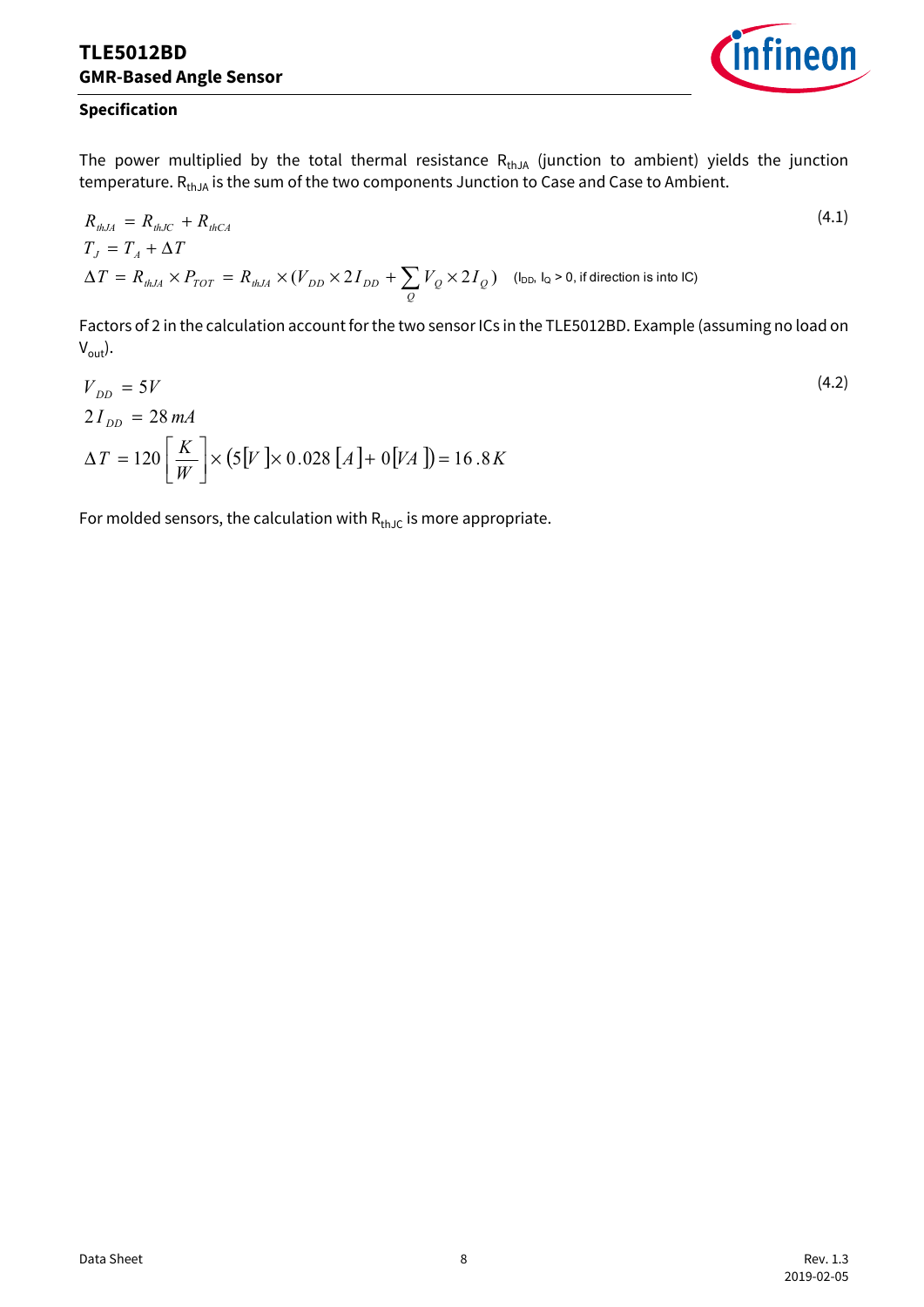

#### **Pre-Configured Derivates**

# <span id="page-8-0"></span>**5 Pre-Configured Derivates**

Derivates of the TLE5012BD are available with different pre-configured register settings for specific applications. The configuration of all derivates can be changed via SSC interface. A detailed table of settings of the derivates can be found in the latest TLE5012B Register Setting User Manual.

#### <span id="page-8-1"></span>**5.1 IIF-type: E1200**

The TLE5012BD-E1200 is preconfigured for Incremental Interface and fast angle update rate (42.7 μs). It is most suitable for BLDC motor commutation.

- Autocalibration mode 1 enabled.
- Prediction disabled.
- Hysteresis is set to 0.625°.
- 12bit mode, one count per 0.088° angle step.
- Incremental Interface A/B mode.

#### <span id="page-8-2"></span>**5.2 SPC-type: E9200**

The TLE5012BD-E9200 is preconfigured for Short-PWM-Code interface. It is most suitable for steering angle and actuator position sensing.

- Angle update time is 85.4 μs.
- Autocalibration, Prediction, and Hysteresis are disabled.
- SPC unit time is 3 μs.
- SPC interface is set to open-drain output.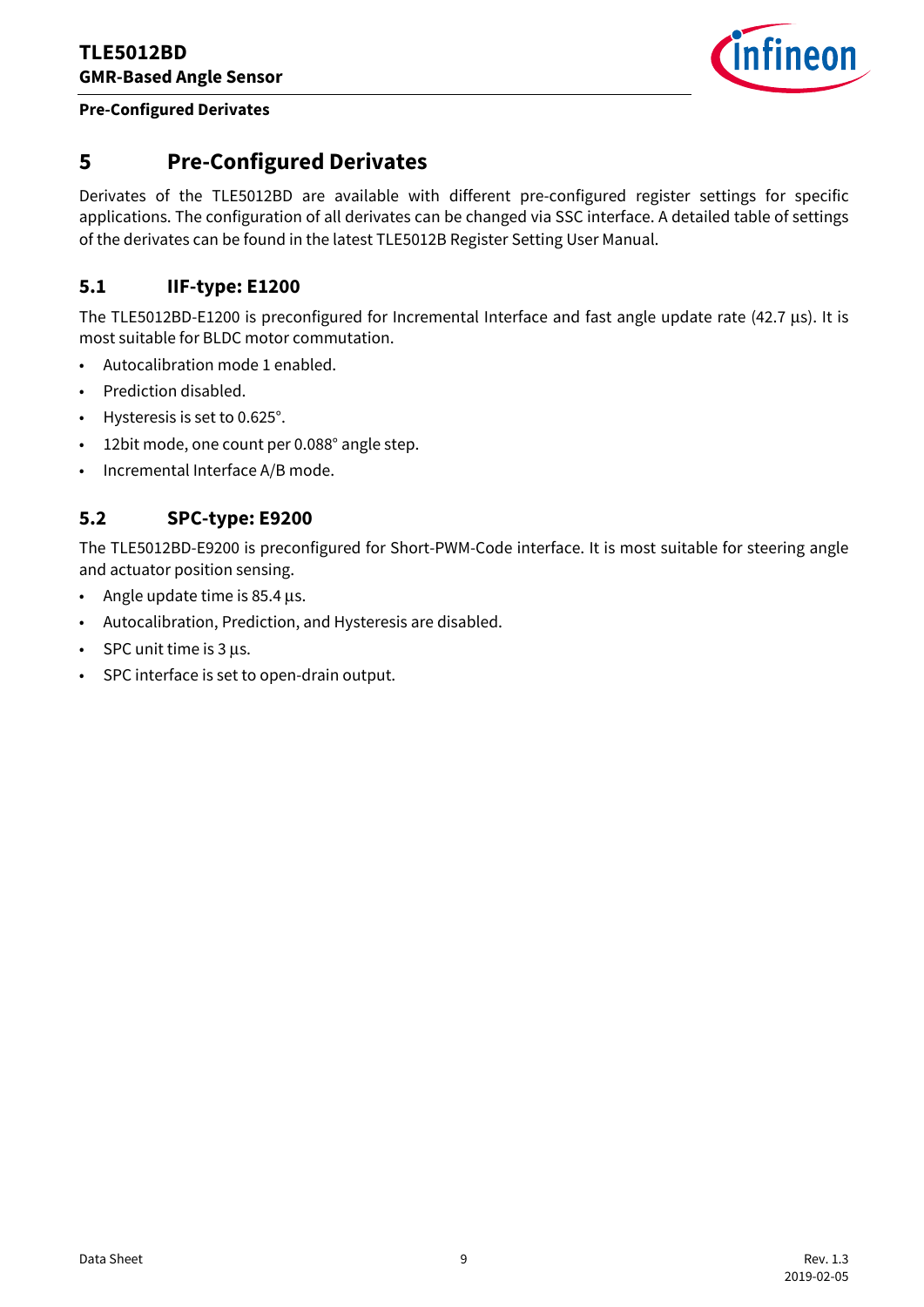**Package Information**



# <span id="page-9-0"></span>**6 Package Information**

#### <span id="page-9-1"></span>**6.1 Package Parameters**

#### **Table 7 Package Parameters**

| <b>Parameter</b>                 | Symbol     | <b>Limit Values</b> |            |                  | Unit      | <b>Notes</b>       |
|----------------------------------|------------|---------------------|------------|------------------|-----------|--------------------|
|                                  |            | Min.                | <b>Typ</b> | Max.             |           |                    |
| Thermal resistance <sup>1)</sup> | $R_{thJA}$ |                     | 120        |                  | $140$ K/W | Junction to $air2$ |
|                                  | $R_{thJC}$ |                     |            |                  | $35$ K/W  | Junction to case   |
|                                  | $R_{thJL}$ |                     |            |                  | 70 K/W    | Junction to lead   |
| Moisture Sensitivity Level       |            |                     |            | MSL <sub>3</sub> |           | $260^{\circ}$ C    |
| Lead Frame                       |            |                     |            | Cu               |           |                    |
| Plating                          |            |                     |            | Sn 100%          |           | $>7 \mu m$         |

1)  $R_{th}$  values only valid for both dies supplied with V<sub>DD</sub>

2) according to Jedec JESD51-7

### <span id="page-9-2"></span>**6.2 Package Outline**



**Figure 3 PG-TDSO-16 package dimension**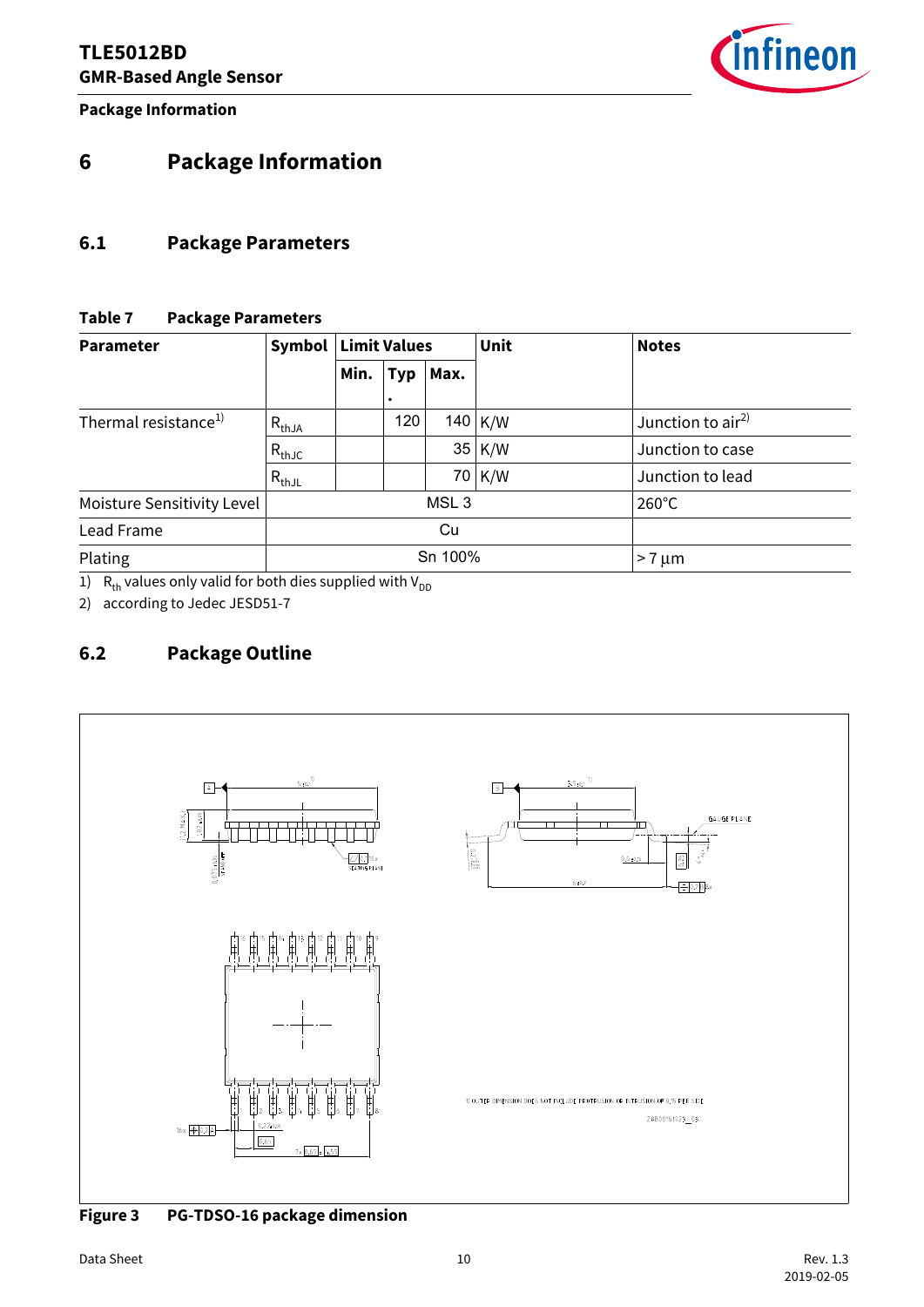

#### **Package Information**



**Figure 4 Position of sensing element, reference to package**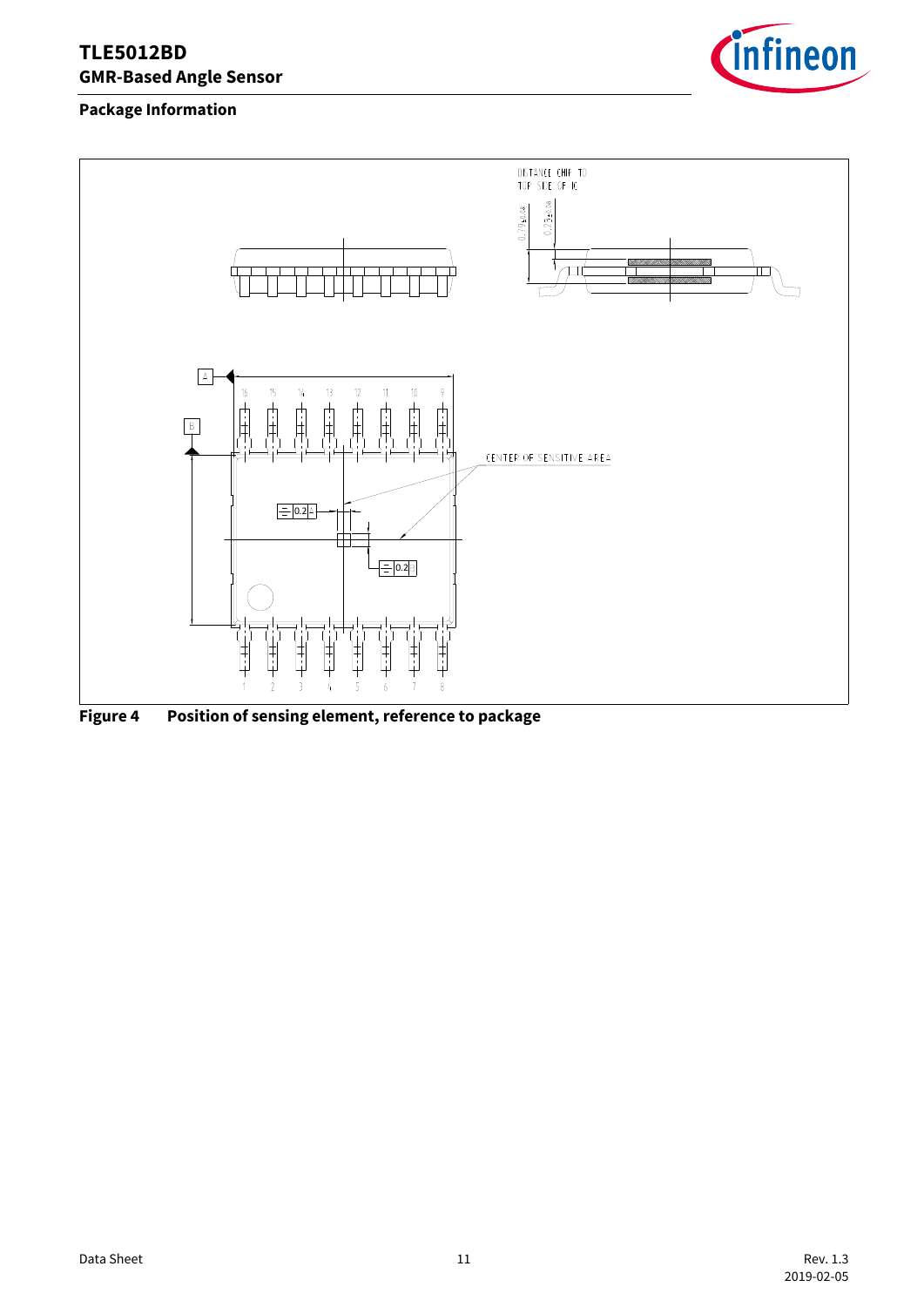

#### **Package Information**



**Figure 5 Position of sensing element, reference to lead frame**

| Table 8 | Sensor IC placement tolerances in package |  |
|---------|-------------------------------------------|--|
|         |                                           |  |

| <b>Parameter</b>      | <b>Values</b> |                   | Unit              | <b>Notes</b>                                |  |
|-----------------------|---------------|-------------------|-------------------|---------------------------------------------|--|
|                       | Min.          | Max.              |                   |                                             |  |
| position eccentricity | $-100$        | $100 \vert \mu m$ |                   | in X- and Y-direction, reference to package |  |
| position eccentricity | $-150$        |                   | $150 \vert \mu m$ | in X-direction, reference to lead frame     |  |
| position eccentricity | $-200$        | $200 \vert \mu m$ |                   | in Y-direction, reference to lead frame     |  |
| rotation              | $-3$          | 3 <sup>1</sup>    | $\circ$           | affects zero position offset of sensor      |  |
| tilt                  | -3            | 3 <sub>l</sub>    | $\circ$           |                                             |  |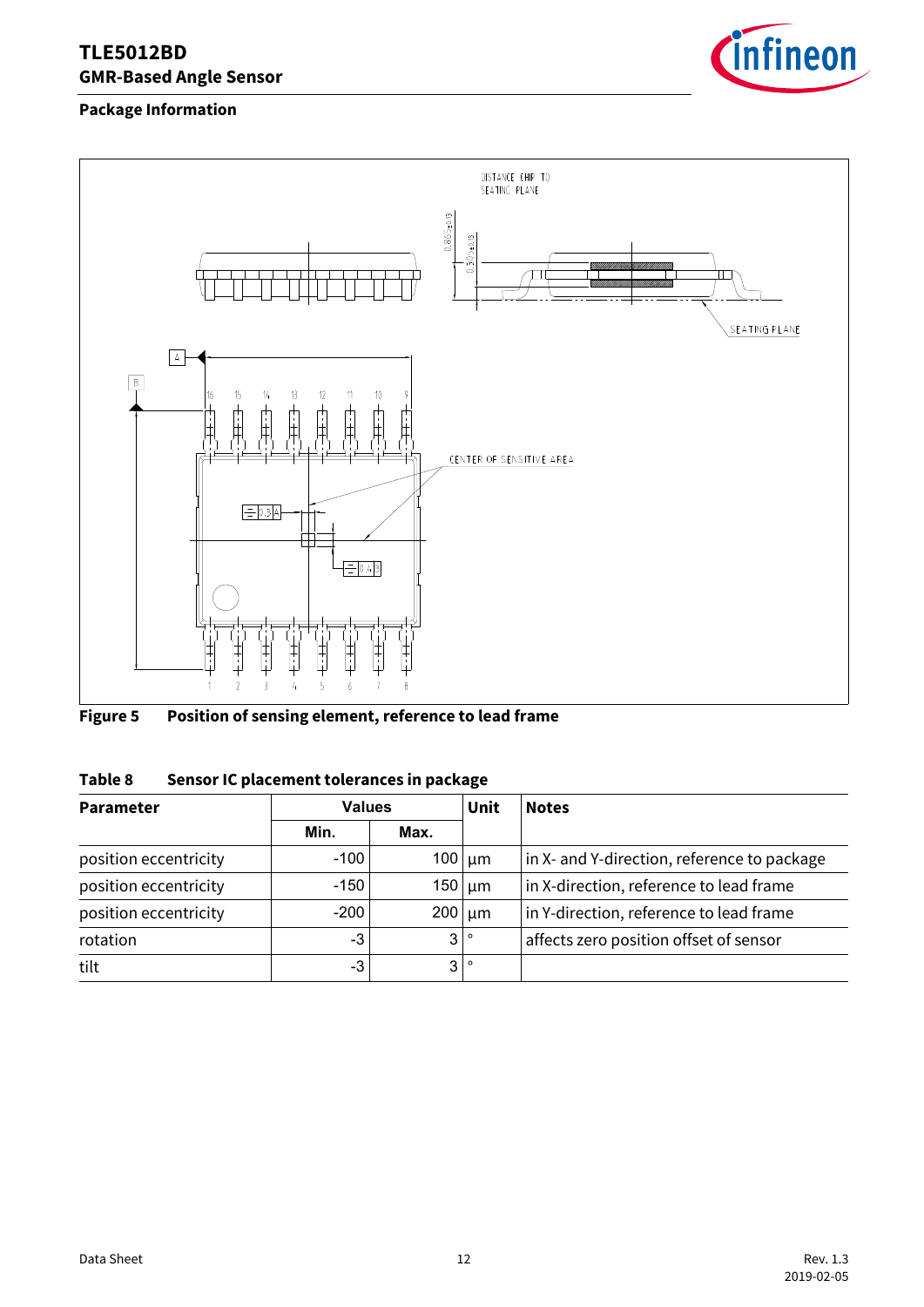

**Package Information**

# <span id="page-12-0"></span>**6.3 Footprint**





### <span id="page-12-1"></span>**6.4 Packing**





### <span id="page-12-2"></span>**6.5 Marking**

The device is marked on the frontside with a date code, the device type and a lot code. On the backside is a 8 x 18 data matrix code.

| <b>Position</b> | <b>Marking</b> | <b>Description</b>                    |
|-----------------|----------------|---------------------------------------|
| 1st Line        | Gxxxx          | $G =$ green, 4-digit = date code      |
| 2nd Line        | 12x200         | Type (6 digits), See ordering Table 1 |
| 3rd Line        | <b>XXX</b>     | Lot code (3 digits)                   |

*Note: For processing recommendations, please refer to Infineon's Notes on processing*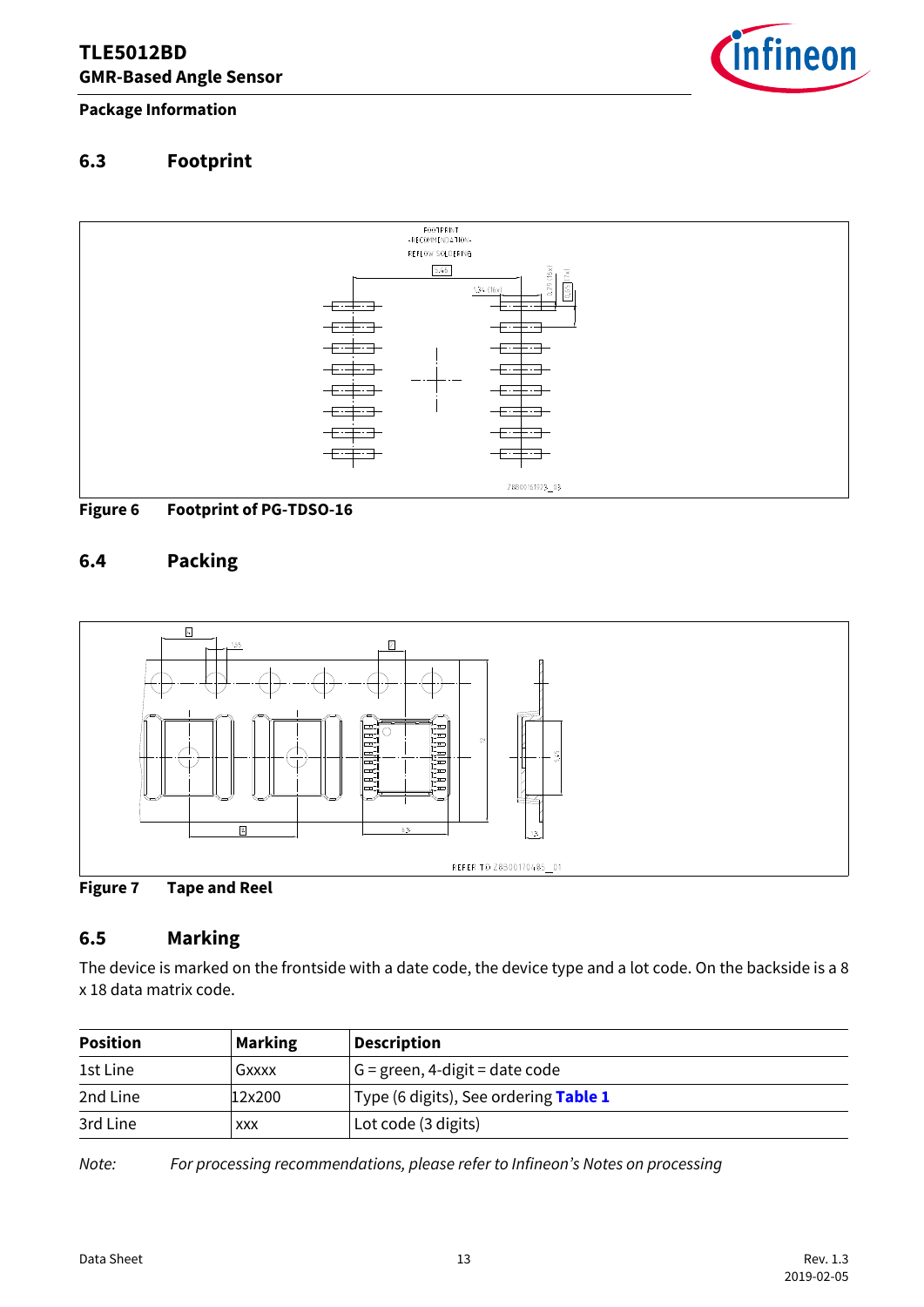#### **Package Information**



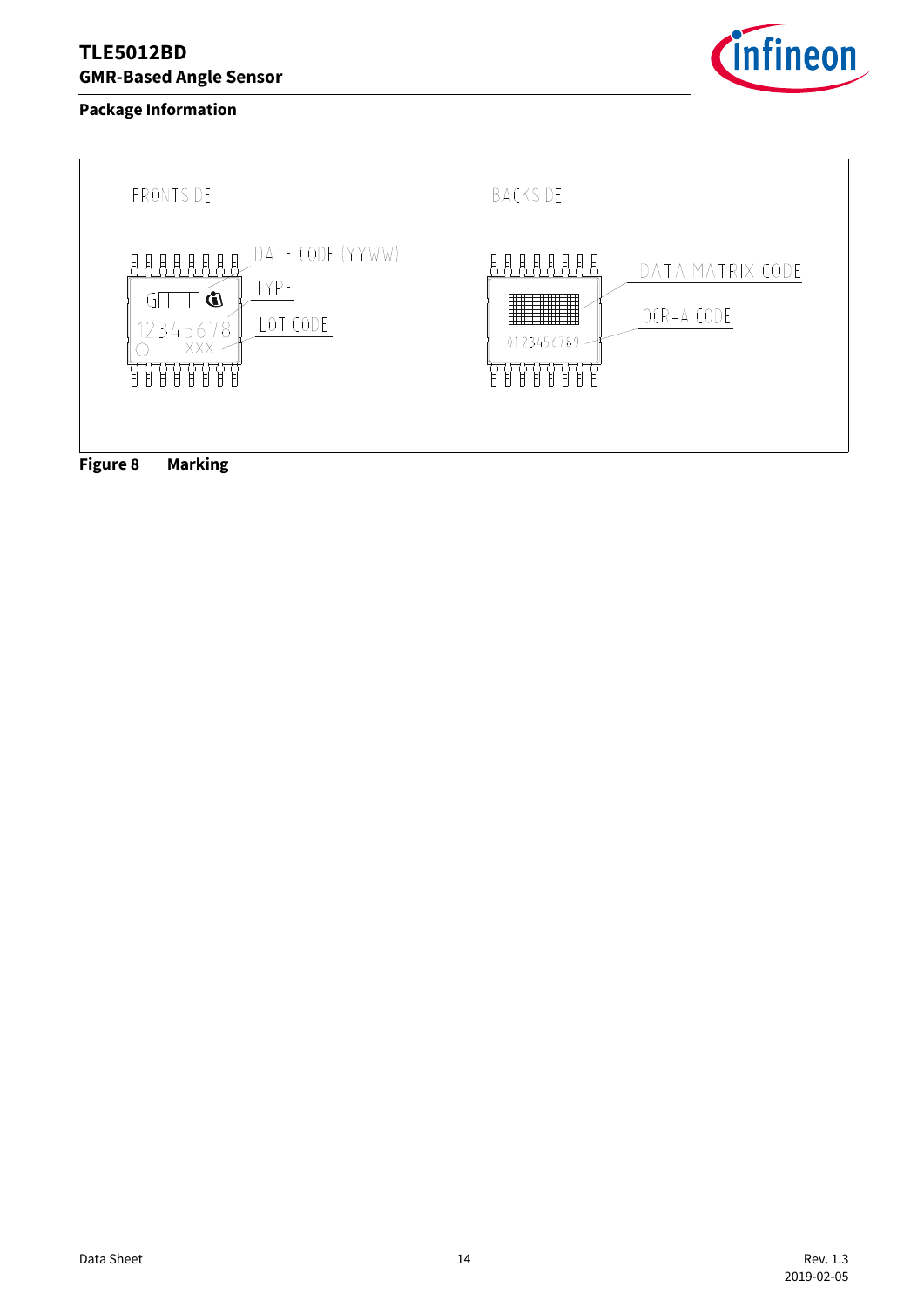**Revision history**



# <span id="page-14-0"></span>**7 Revision history**

| <b>Revision Date</b> |            | <b>Changes</b>                                     |
|----------------------|------------|----------------------------------------------------|
| Rev. 1.3             | 2019-02-05 | New Template/New Logo                              |
|                      |            | Update Electrical parameters: $V_{H3}$ for IFC pin |